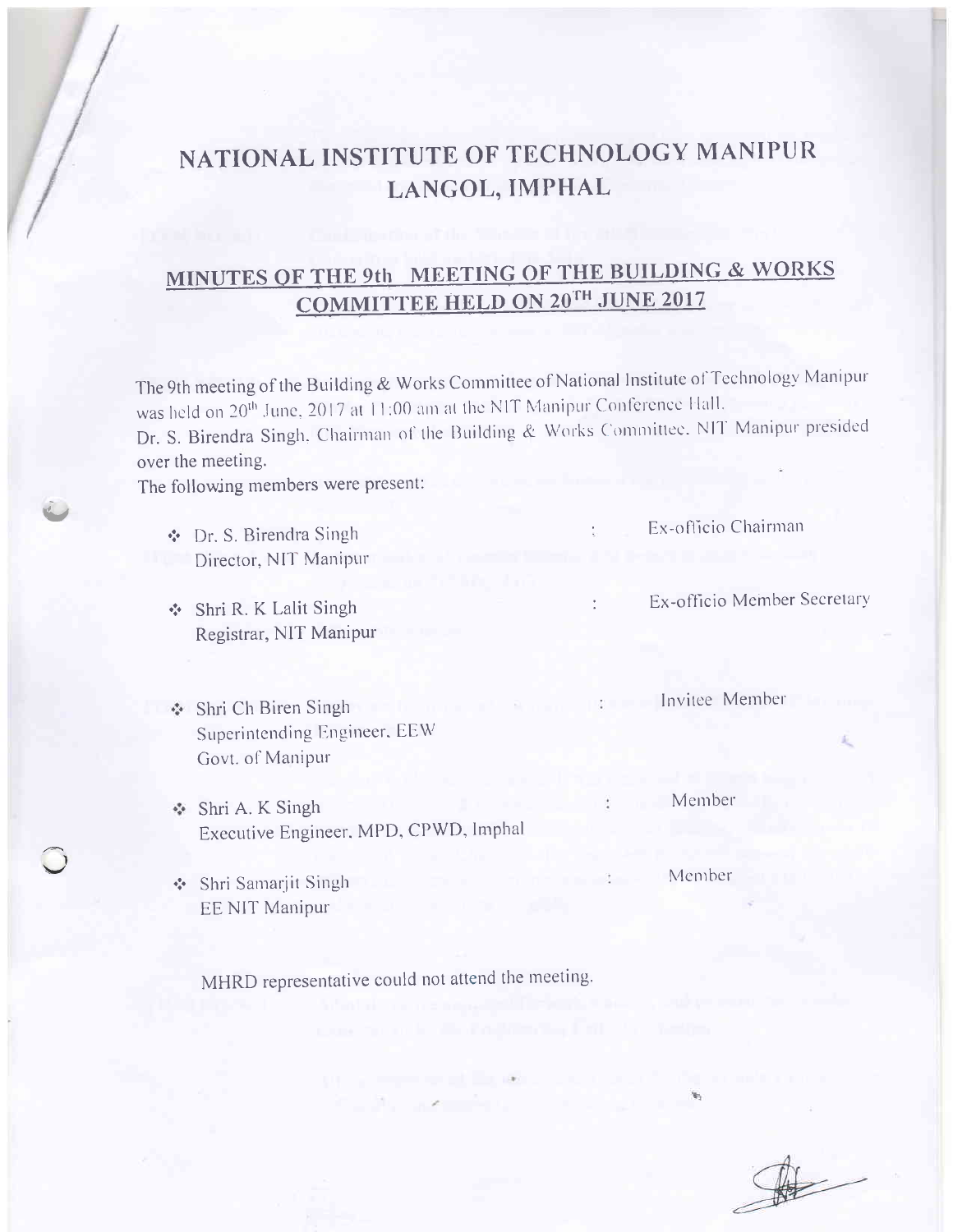The Chairman welcomed all the members and then requested the Registrar to initiate discussions on agenda items. The following agenda items were discussed and item-wise decisions were described below:

#### **ITEM NO. 9.1:** Confirmation of the Minutes of the 8th Building and Works Committee held on 19th July 2016

The minutes of the 8th Building and Works Committee held on 19th July 2016 at the Conference Room of NIT Manipur was confirmed.

#### **ITEM NO. 9.2:** Action taken on the decision of the eight meeting of the Building and Works Committee held on 19th July 2016 in the conference Room of NIT Manipur, Langol.

The actions taken on various decisions of the 8th Meeting of the BWC were noted.

#### **ITEM NO. 9.3:** Latest position of unspent balance and progress on the ongoing projects as on 31<sup>st</sup> May 2017

All members noted

### **ITEM NO. 9.4:**

## To review the progress of construction works by EEW at NIT Manipur **Permanent Site.**

Ongoing works were reviewed. It was discussed to submit progress report of works (Physical & Financial) as per the format circulated by the institute. Further it was discussed to initiate process of handing and taking over of completed works. Chairman also suggested for rectification of all visible defects such as cracks in ceilings and brick walls/floorings of administrative and academic buildings especially.

### **ITEM NO. 9.5:**

## Administrative approval for maintenance, and construction works undertaken by the Engineering Cell NIT Manipur.

All members noted the works under taken by the institute's Engineering Cell and recommended for its administrative approval.